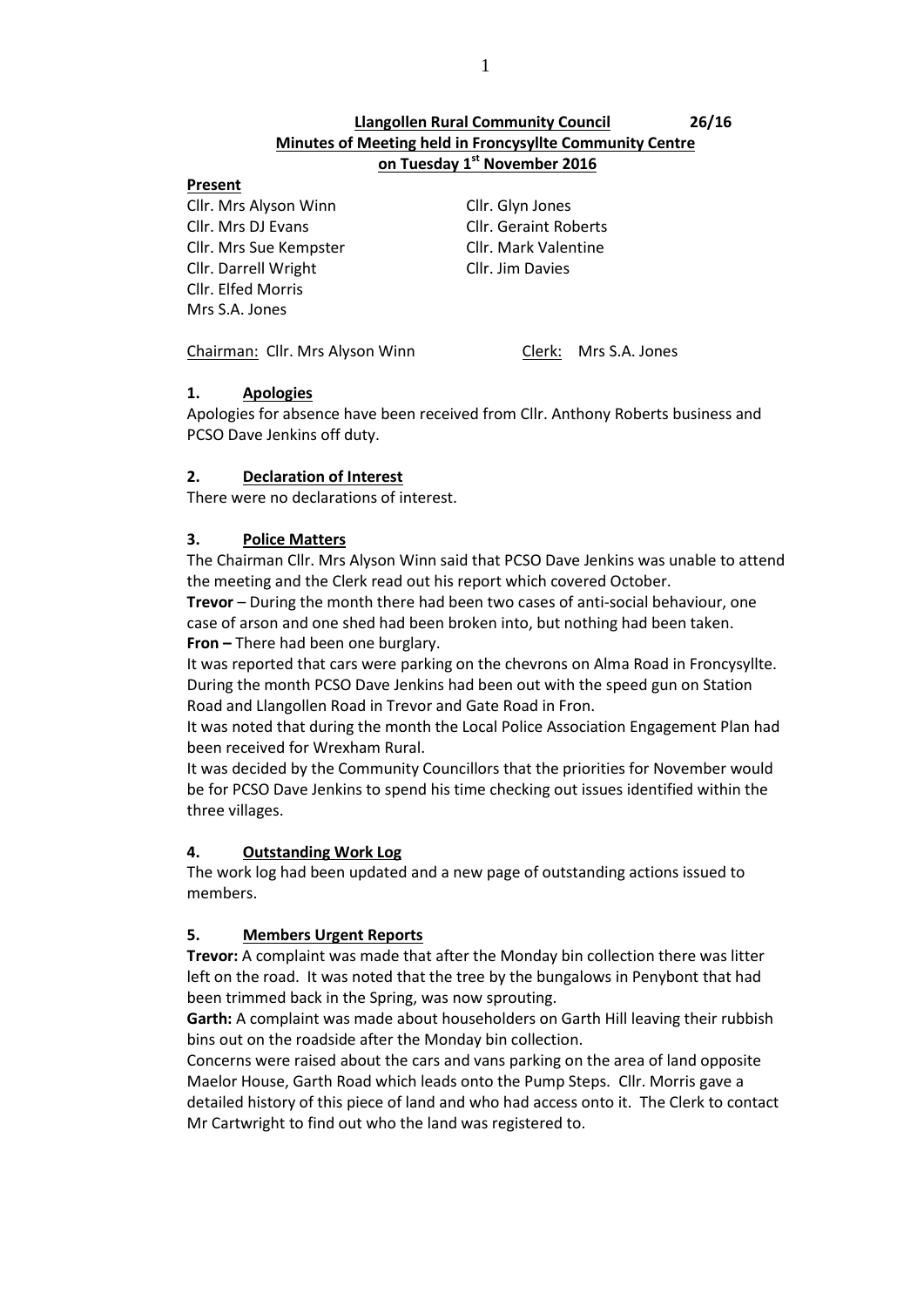#### **6. Minutes of the Previous Meeting 27/16**

The minutes of the previous meeting had been distributed and were accepted as a true record. The minutes were signed accordingly by the Chairman.

# **7. Matters Arising from the Minutes**

The Clerk stated that she had not heard from Wrexham County Borough Council regarding the alterations to the lay-bye in Froncysyllte.

The Llangollen Rotary Club has confirmed that they have organised a Santa Float for the first week in December, date to be confirmed.

## **8. Planning**

## **Planning Applications:**

Rear single storey extension, conversion of existing outbuilding to be linked to the new extension and part demolition, reconstruction of existing stone outbuilding to form new raised terrace.

## **Fern Villa, Llangollen Road, Acrefair P/2016/0889**

There was no objection to the above application.

## **Certificates of Decision:**

Nothing to report.

## **9. Correspondence**

# **Welsh Assembly Government:**

Statement by Mark Drakeford AM Update on Local Government Reform

## **E.Mail:**

Chirk Town Council – training courses and dates. Cllr.Pat Jeffares – Wrexham County Borough Council Code of Conduct training.

## **Wrexham County Borough Council:**

Donna Dickenson – Youth Service Provision. Gaynor Coventry – Town Community Council Elections 2017 Cllr. DA Bithell – Free parking in Wrexham Town Centre from1/12/16 to 31/12/16 Cllr. David Griffiths – Update on the Veterans Standards Campaign. Kingston Security – September Report. Martin Howarth – Dog Control and dog fouling proposed public spaces protection notice. Carla Hughes –Oaks Play area. Carla Hughes – Monthly play inspection forms. Carla Hughes – cost of repairing the agility unit at Fron Community Centre. External Communication Strategy 2016. Mark Owen Head of Finance Provisional Local Government settlement 2017 / 2018

# **One Voice Wales:**

Annual Report National Conference Report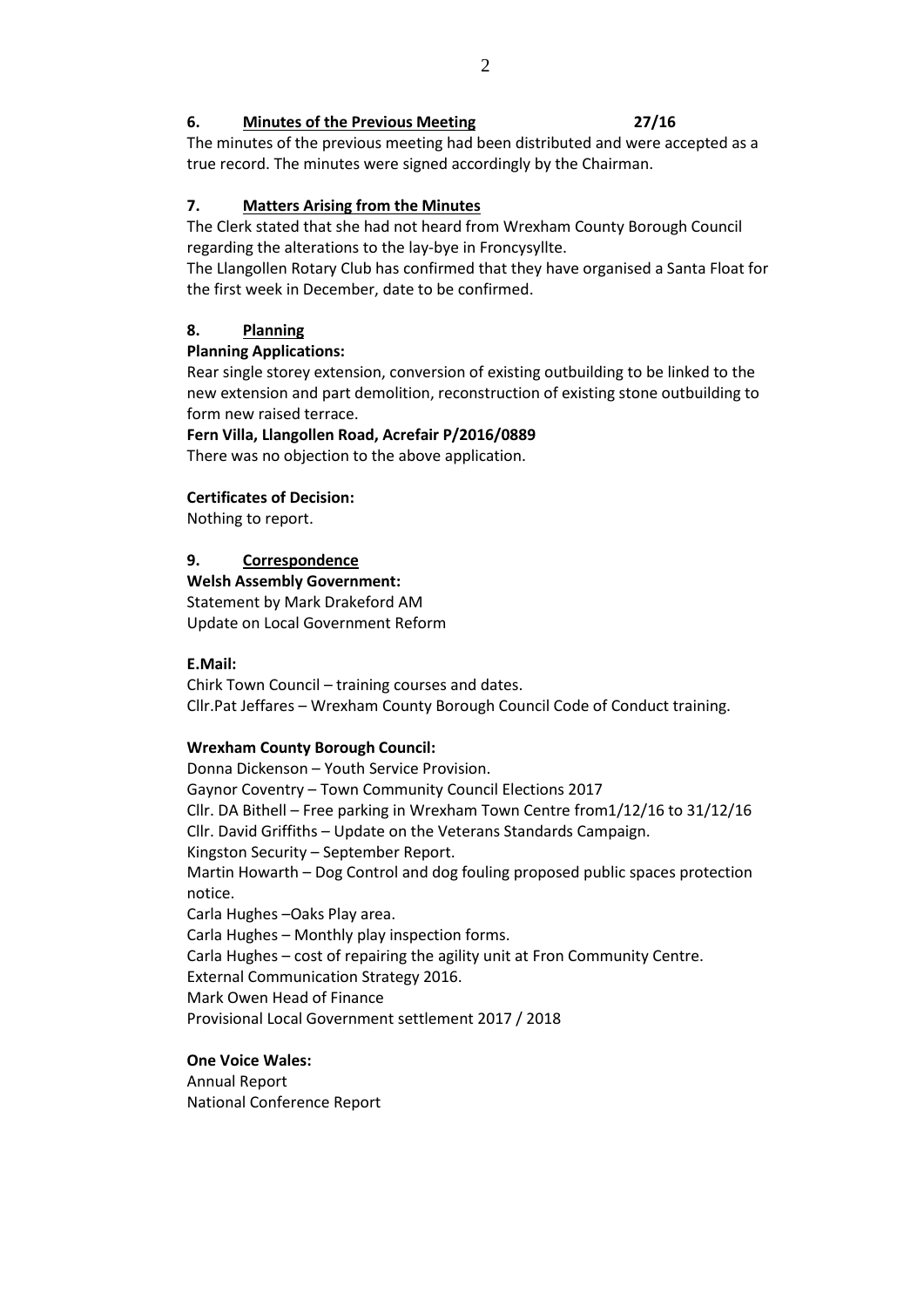#### **General: 28/16**

A Froncysyllte resident asking if it would be possible for the Community Council to pay for an additional street light on the narrow road leading to the canal. After a lengthy discussion the Community Council felt that they could not justify paying out about £3,000 for the cost of this light.

Cllr. Kempster asked for it to be minuted that the Community Council should have a lighting policy.

Llangollen International Musical Eisteddfod asking for a donation. Family Friends asking for a donation.

## **Receipts:**

Mr PJ Ankers Peter Green Groundcare Fron & Garth Schools Fron Church

## **10. Leasing of Playgrounds**

Nothing to report

## **11. Footpaths & Roadways**

Nothing to report

## **12. Projects 2015/2016**

The Clerk had been contacted by a Froncysyllte resident asking if it would be possible to have swings in the Woodlands Grove play area. Cllr. Valentine said that he would make enquiries with Hags, who installed the playground in Garth, the estimated cost. A letter has been received from Mrs Heale, Head teacher at Garth School, thanking the Community Council for their donation of £2,000 to secure the entrance at the School.

## **13. Meetings / Training**

No Councillor training had taken place during October but a number of courses are planned for November.

## **14. Noddfa Cemetery Report**

It was reported that there is a problem with moles in the cemetery.